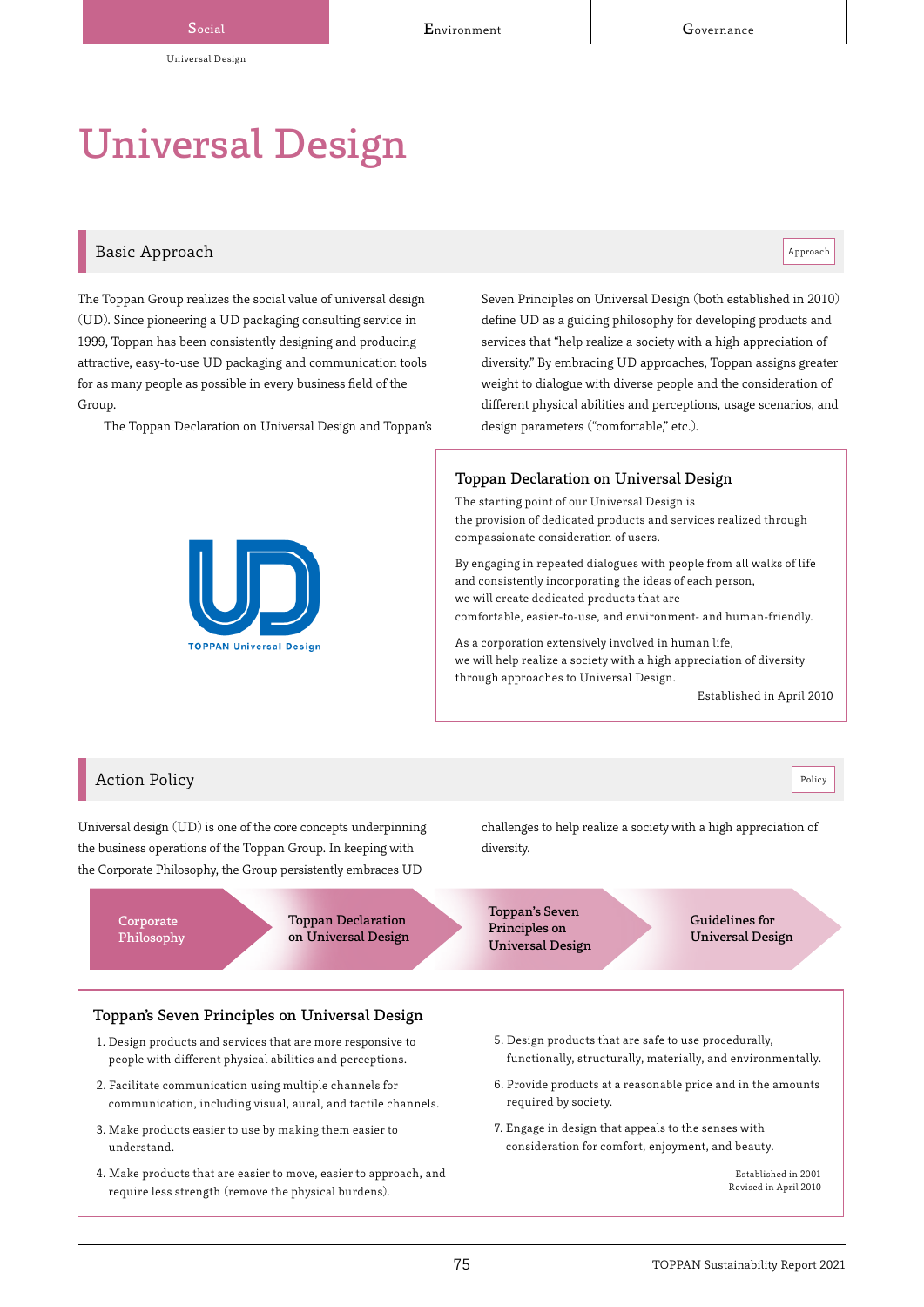

# ■ Toppan's Guidelines for Universal Design

The Toppan Group has been developing products and services based on its Guidelines for Universal Design in communication design and packaging.



# Initiatives in Fiscal 2020

# Multilingual Digital Assistant BotFriends® Vision Series

#### Barrier-free Signage for Interfacing with AI

The multilingual AI signage BotFriends® Vision series are digital assistants that provide users with audio, text, and image guidance to help them find information optimally matched to their queries.

The newest BotFriends® Vision+ serves up both AI-generated wisdom and real-time

answers from human service representatives working remotely. Designed in consideration of people in wheelchairs, the

BotFriends Vision terminals offer helpful guidance at public and commercial facilities.





#### Initiatives for Fiscal 2020 and Beyond

#### BotFriends® Vision+ for Hybrid AI and Remote Human Responses

#### Welcoming Passengers at the Newest Station on the JR Yamanote Line

BotFriends® Vision and BotFriends® Vision+ serve passengers at Takanawa Gateway Station, a new station opened in March 2020 on JR-East's Yamanote Line circling inner Tokyo.

Answering queries through contactleass, voice-only interaction, the BotFriends Vision terminals deliver safer operations for passengers and service representatives. These digital assistants are helping the station offer greater hospitality to Japanese and foreign visitors with enhanced convenience.

#### Serving at Four Major Stations in Northeast Japan

In April 2021, East Japan Railway Company installed BotFriends® Vision and BotFriends® Vision+ terminals at Sendai, Morioka, Akita, and Shin-Aomori stations in northeast Japan. The Vision+ terminals expand the Vision system by combining AI-generated wisdom with real-time remote human interaction.

These contactless AI-based terminals can offer passengers secure, useful guidance.





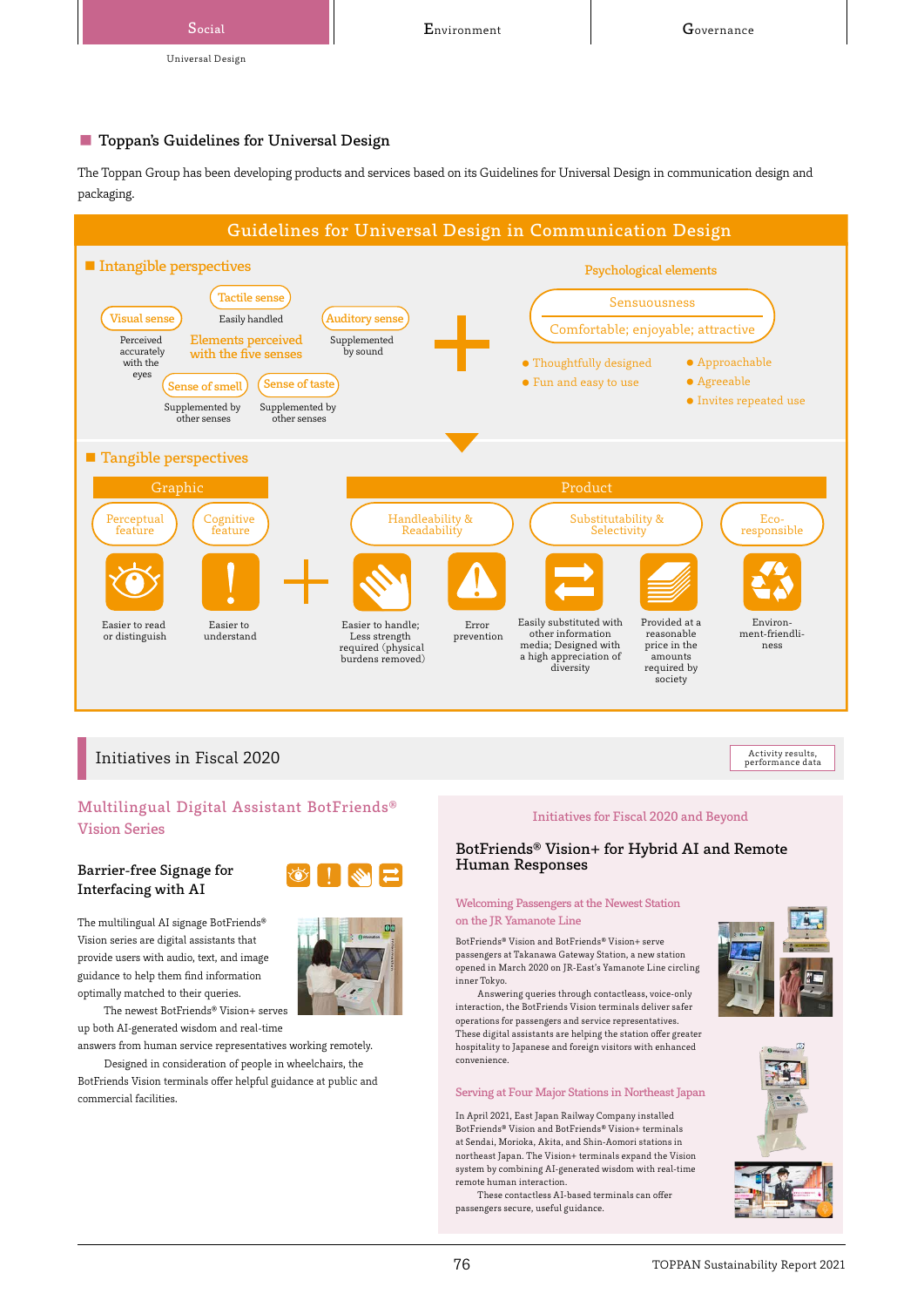# Universal Design

#### VoiceBiz®

#### Speech Translation App for Smooth Multilingual Communication



An intuitive, easy-to-use, voice-based translation service supporting 30 languages. Users can register proper names and fixed phrases. The VoiceBiz® application has a reverse translation function to help users check whether



the delivered translation expresses what they want to say. Helpful for serving customers at counters and in stores and for providing business support for workers from other countries.

#### Initiatives in Fiscal 2020

#### Greater Language Capability and More Names and Phrases

The convenience of VoiceBiz® has now been enhanced. Listening carefully to the voices of VoiceBiz customers, Toppan has added Filipino speech translation capability and augmented its fixed-phrase lexicon with conversational phrases frequently used in governmental, educational, and medical settings. A survey function that captures customer needs in real time has also been built in to enrich and refine the functionality and translation accuracy of the system going forward.



#### IoA Virtual Teleportation®

#### Remote Experiences via Avatars and Robots



Based on the concept of the Internet of Abilities (IoA), the IoA Virtual Teleportation® technology allows people to transcend physical constraints online and enjoy remote experiences through an avatar or robotic twin in distant locations.



#### Initiatives in Fiscal 2020

#### IoA Work™ Remote-work Support Service

Using its IoA Virtual Teleportation® technology, Toppan has developed an IoA Work™ service to support innovative work approaches combining the virtual with the real. A prototype version IoA Work released on February 15, 2021 generates brand-new remote working environments that allow users to freely move between real and digital office spaces. KOKUYO Co., Ltd. has adopted IoA Work for combined use with its WORKPOD® personal workspace to create a customized IoAPOD™ work environment. A highly immersive experience conjured with curved displays and other digital technologies promises more effective remote communication both in digital twin offices through avatars and in real offices through robotic twins.





## VR Experience of Dementia

# An Interactive Tool for Understanding Dementia Sufferers



Simulated experiences of either having dementia or serving a customer with dementia are available with a smartphone and VRscope®. This VR simulation explains dementia and presents keys for serving customers affected with the condition. VR experiences facilitate viewer understanding of the behavior of dementia sufferers and help viewers learn how to support them.

vice overview of the VR dementia experience (in Japanese)



#### Initiatives in Fiscal 2020

#### VR Simulating what Dementia Sufferers Experience behind the Wheel

Local governments and other entities in Japanese society are working to address the rising incidence of automotive accidents caused by drivers with reduced cognitive function, primarily the elderly. Under the supervision of the Decision-Making Support Organization Japan, Toppan has worked with the Koreisha Anzen Unten Shien Kenkyukai (Research Group for Supporting Safe Driving by the Elderly) to produce new virtual reality (VR) content addressing dementia among elderly drivers. By simulating the experience of a driver with a cognitive disability behind the wheel, this VR production shows participants how to accurately recognize the signs of impaired cognitive function not only in others, but also in themselves.





\*Introduced in June 2021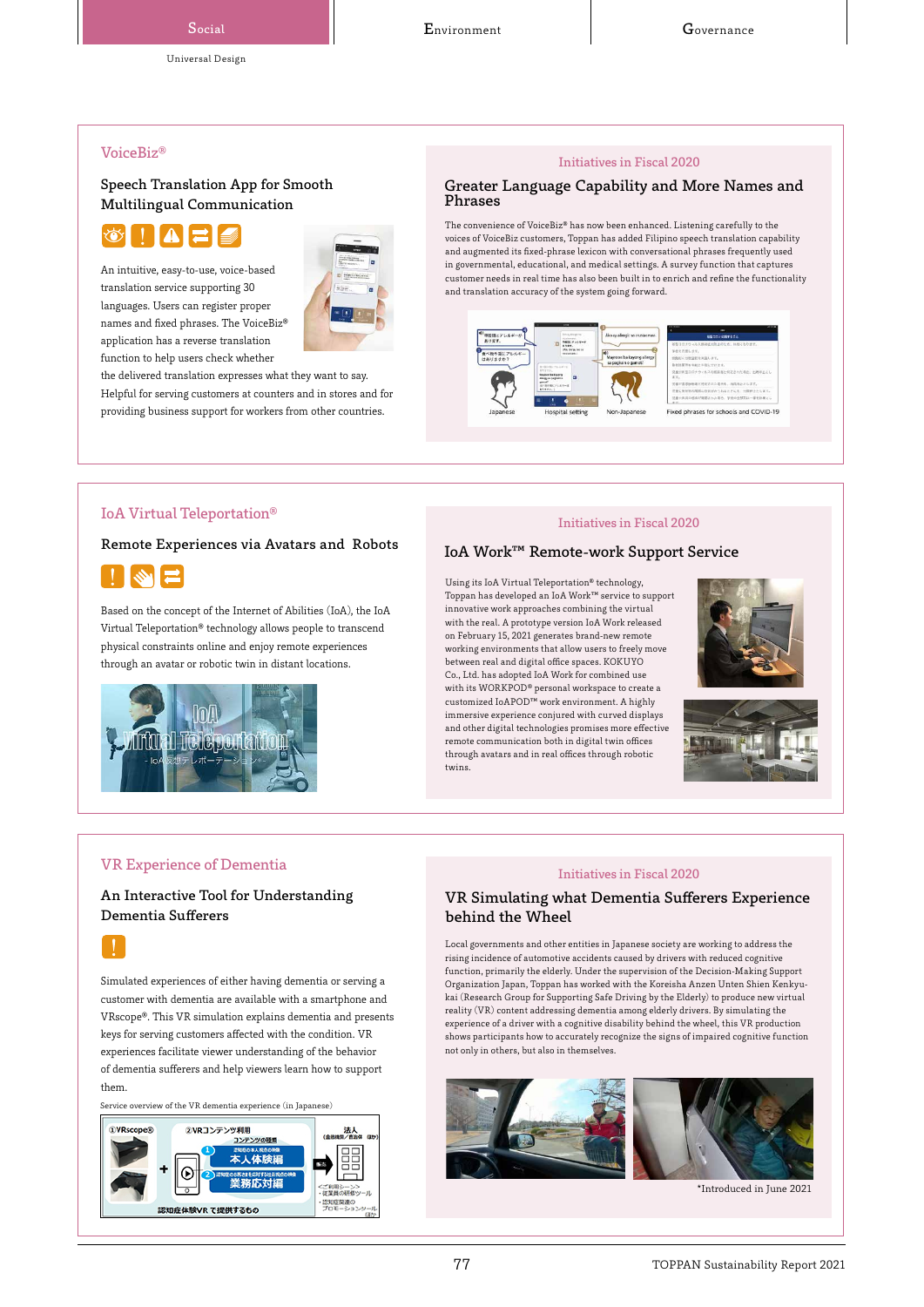Social **Calculation Covernance** Environment Covernance

Universal Design



# Initiatives in Fiscal 2020

Activity results,<br>performance data

# Bottle-type Container for Antiseptic Wipes

#### Daily-life Packaging



The spring-action cap can be easily opened or closed with one hand. The innovative inner stopper ensures that the sheets are readily set and only pull out one at a time. Unlike earlier packaging for antiseptic wipes, this bottle-type container is designed in a sophisticated shape that blends in discreetly in room interiors to promote thorough disinfection in daily life.



# Barrier-free Packaging for Pharmaceuticals

# An Inclusive Package for Everyone



A user-friendly package with visual and tactile cues for medication use. Guided by intuitive tactile cues, anyone (from persons with visual impairments to persons from different cultures) can easily open the package from the front and quickly reclose it after the tablet is dispensed. Large-font printing inside clearly displays the usage and dosage information. An Accessible Code® (QR code) gives users access to the same information in audio formats in multiple languages. The debossing provides a tactile indication of where the information is printed.





Front-opening design Re-closable